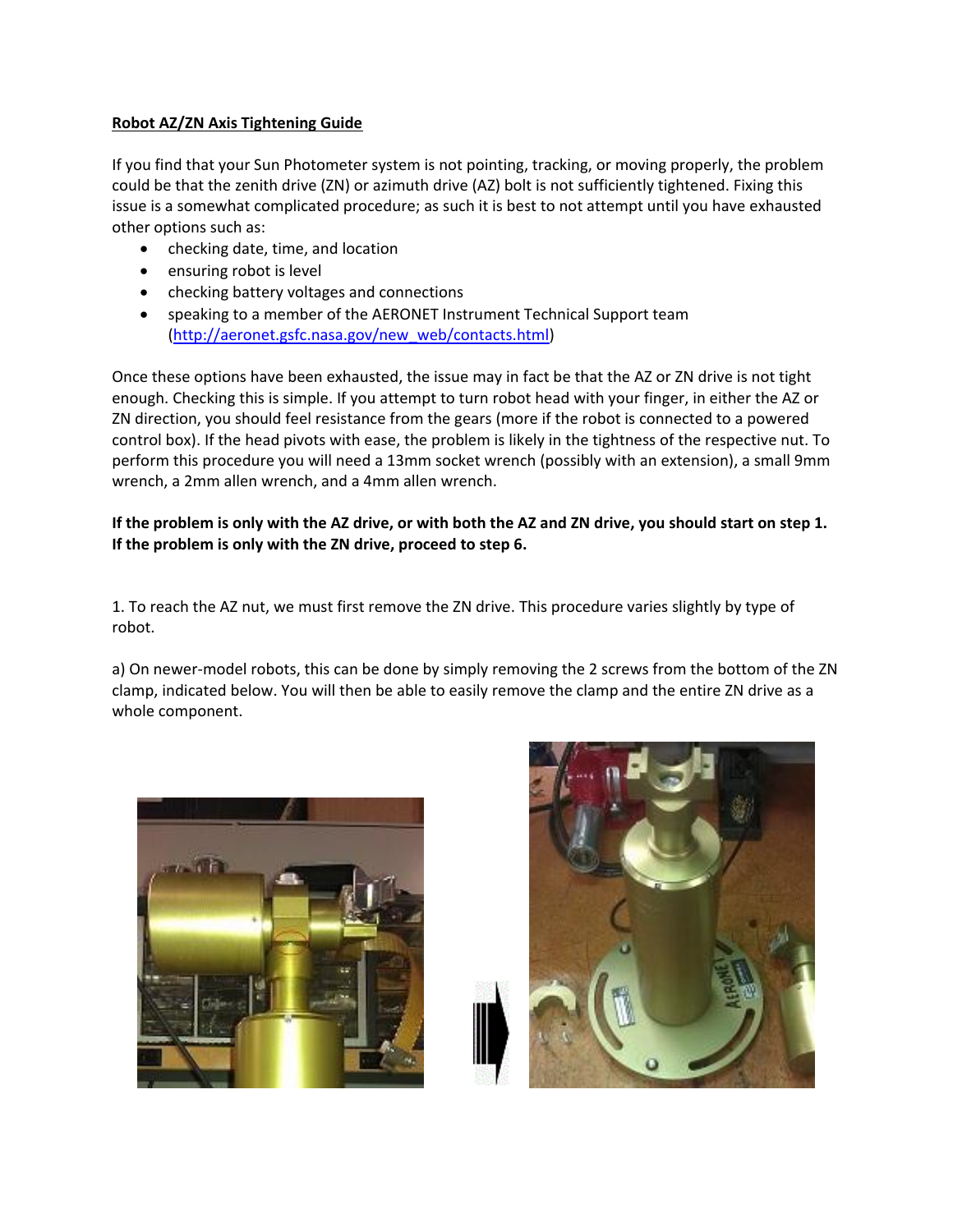b) On older-model robots, you will need to first remove the horizontal clamp bolt (marked as 2 below), and ZN axis nut (marked as 1 below). After removing both, you should be able to pull off the sensorhead arm, and then pull the ZN drive from the shaft.





2. You should now remove the AZ drive by removing the 6 small screws on the vertical portion of the base. Upon removal, you will be able to pull the AZ drive from the base. It is important that you remove it gently, as the wire connecting the base to the motor is short. If you pull too hard, you could pull the connector from the socket and damage the pins. On some robots this can be difficult, as the AZ drive fits very tightly into the base. Work it up gently, one side at a time if need be. Do not attempt to pry the drive from the base. Upon removal, disconnect the 6-wire connector from the socket on the motor. This step is similar in both robot models.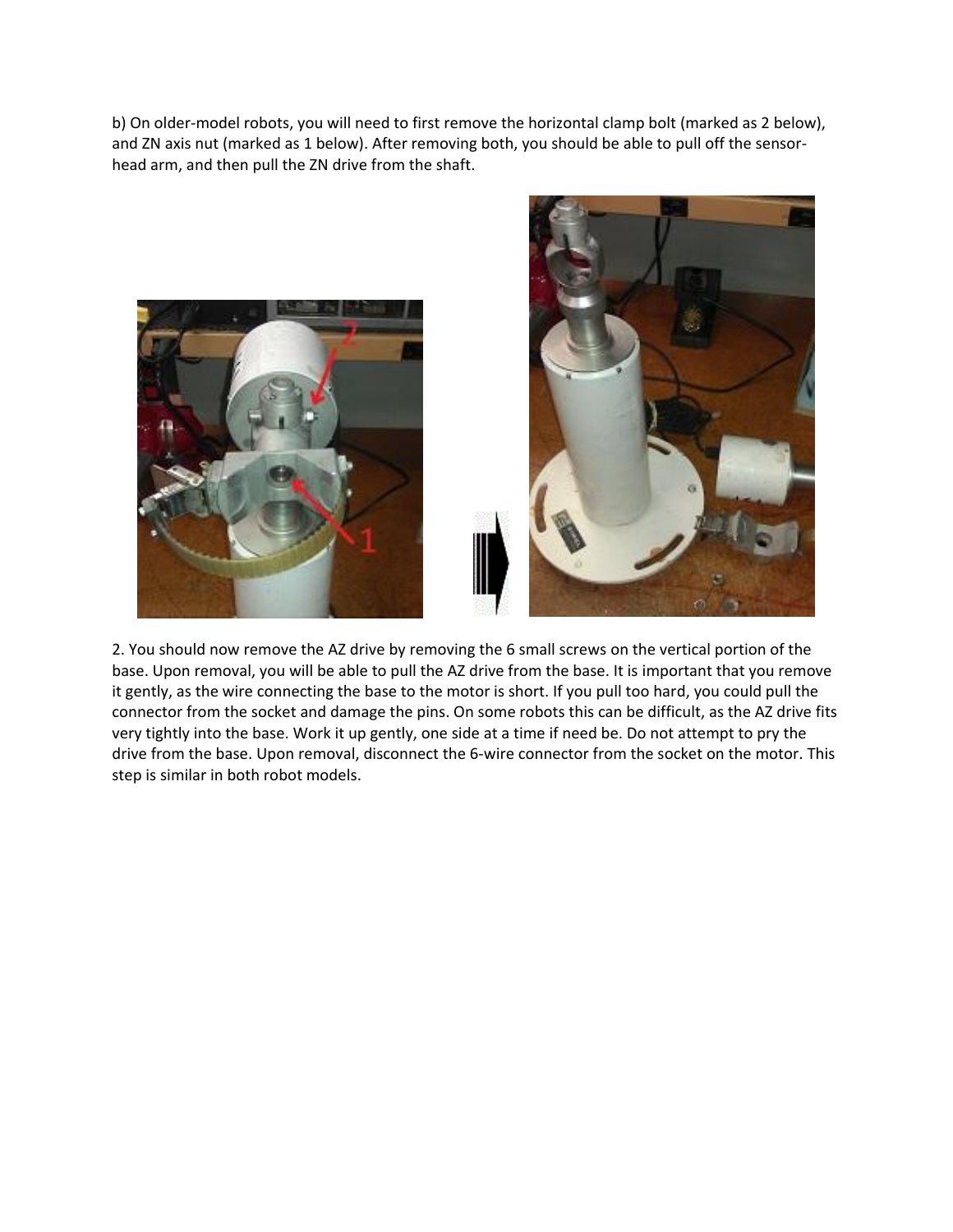

3. a) We now proceed to tightening the AZ drive. The bolt runs the length of the drive, and is secured on either end by the nuts shown below. Accessing nut 1 is the only difference between robot models. On newer models, accessing this nut is straight-forward, as shown below.



3. b) On the older model robot, you will need to remove the bubble level in order to access nut 1. Simply remove the three small screws holding it in place and it will come off. You may also need an extension to the socket wrench to reach nut 1, as shown below. Nut 2 can be accessed in the same manner on both models.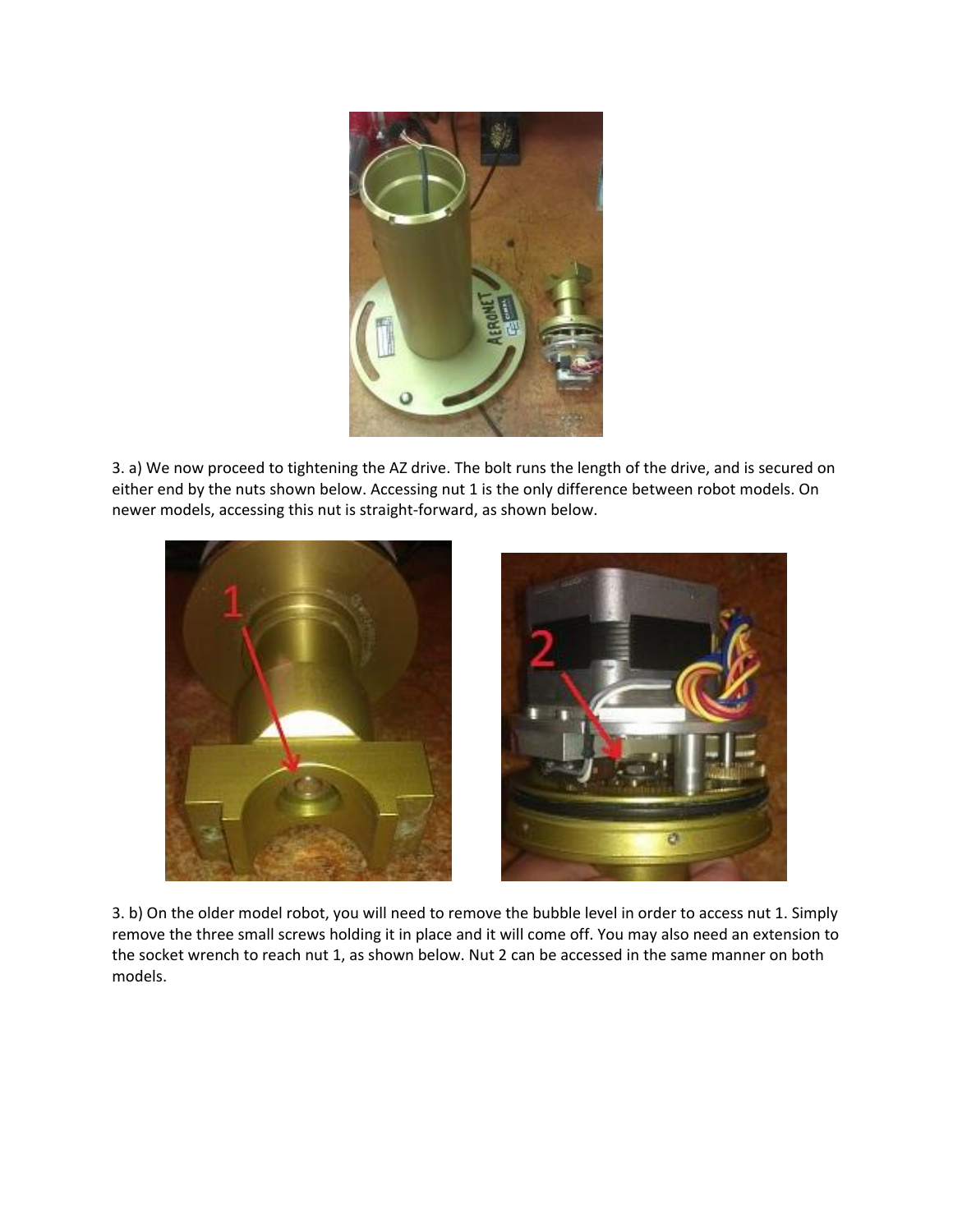

4. It is nut 1 that needs to be tightened. However, while doing this nut 2 must be held in place in order for nut 1 to tighten sufficiently. The best strategy is to use the 9mm wrench to hold the nut 2 in place. There should be a gap, in most cases between the switch and one of the large posts, large enough for the wrench to pass through. Once it is gripping the nut, rotate the drive so that the wrench makes contact with that post, and then becomes wedged against it. Make sure that the wrench is wedged against this post and not the switch or one of the gears!

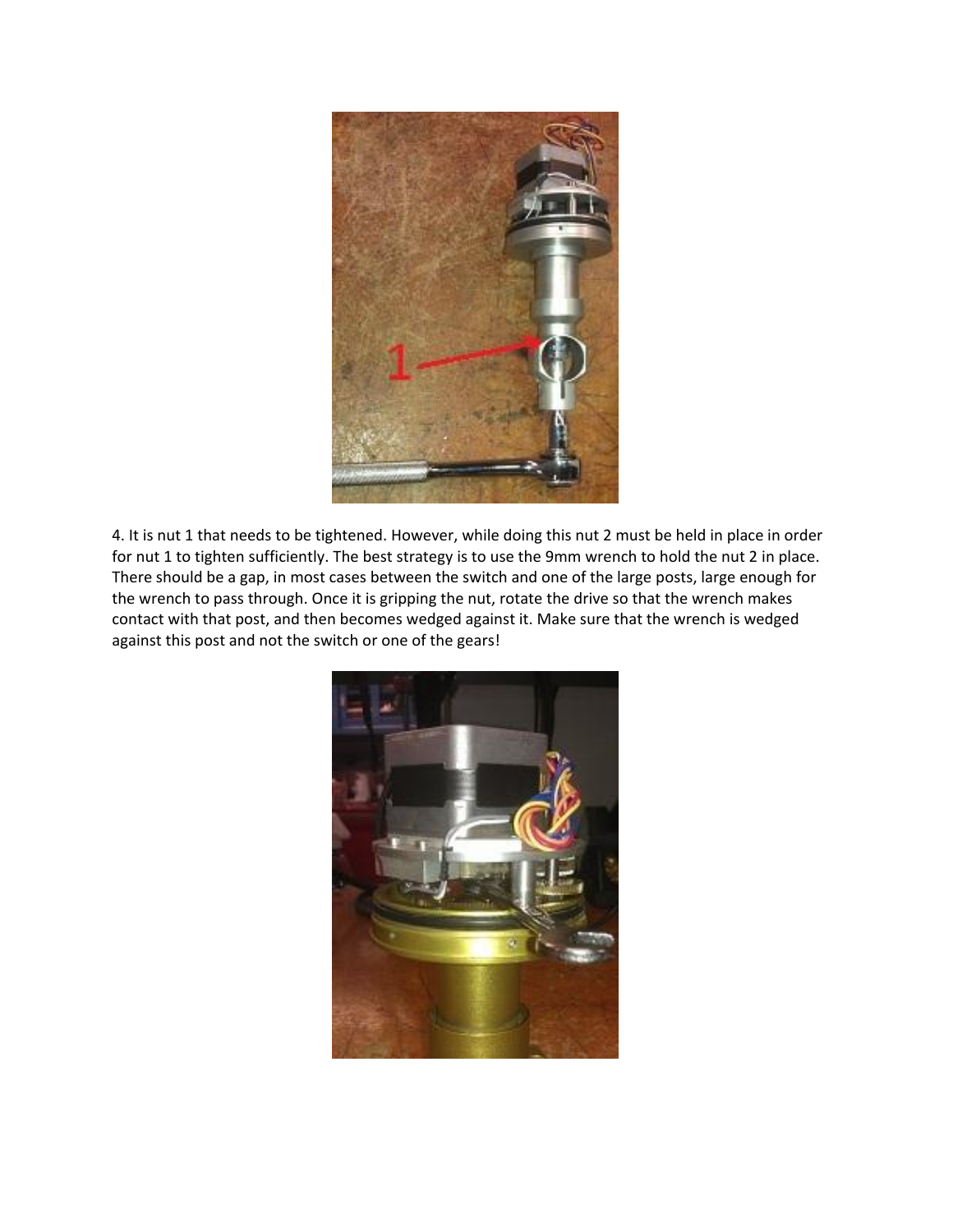You should then be able to grip the clamp portion of the drive and tighten nut 1 with the socket wrench, with the 9mm wrench against the post holding nut 2 in place. This will cause both nuts to become tight as you tighten nut 1. Tightening as much as possible by hand should be sufficient. Remove the small wrench that you have holding nut 2, and you should now notice significantly more resistance if you try to rotate the drive.



As you tighten nut 1, nut 2 will attempt to turn counterclockwise, but will be braced by the wrench and the post

Hold end of clamp firmly with one hand

Turn socket-wrench clockwise to tighten

5. You may now put the AZ drive back into the robot base (remember to reconnect the 6-wire connector), then replace and tighten the 6 small screws around the vertical portion of the base. You may also replace the bubble level if you removed it. **If you have a newer-model robot and do not need to tighten the ZN axis as well, then proceed to step 8.** If you are having problems with the ZN axis as well, we will need to perform the same procedure on that axis. Also, unfortunately, on older model robots, when we removed nut 1 in step 1.b we inadvertently loosened the ZN drive bolt, so **it will need to be tightened again** (even if it was not initially loose), as follows below.

Replace the ZN drive, robot clamp, and all nuts and bolts that you removed in step 1.a or b. However, DO NOT fully tighten the bottom bolts (on newer robots) or nut 2 (on older robots) shown below.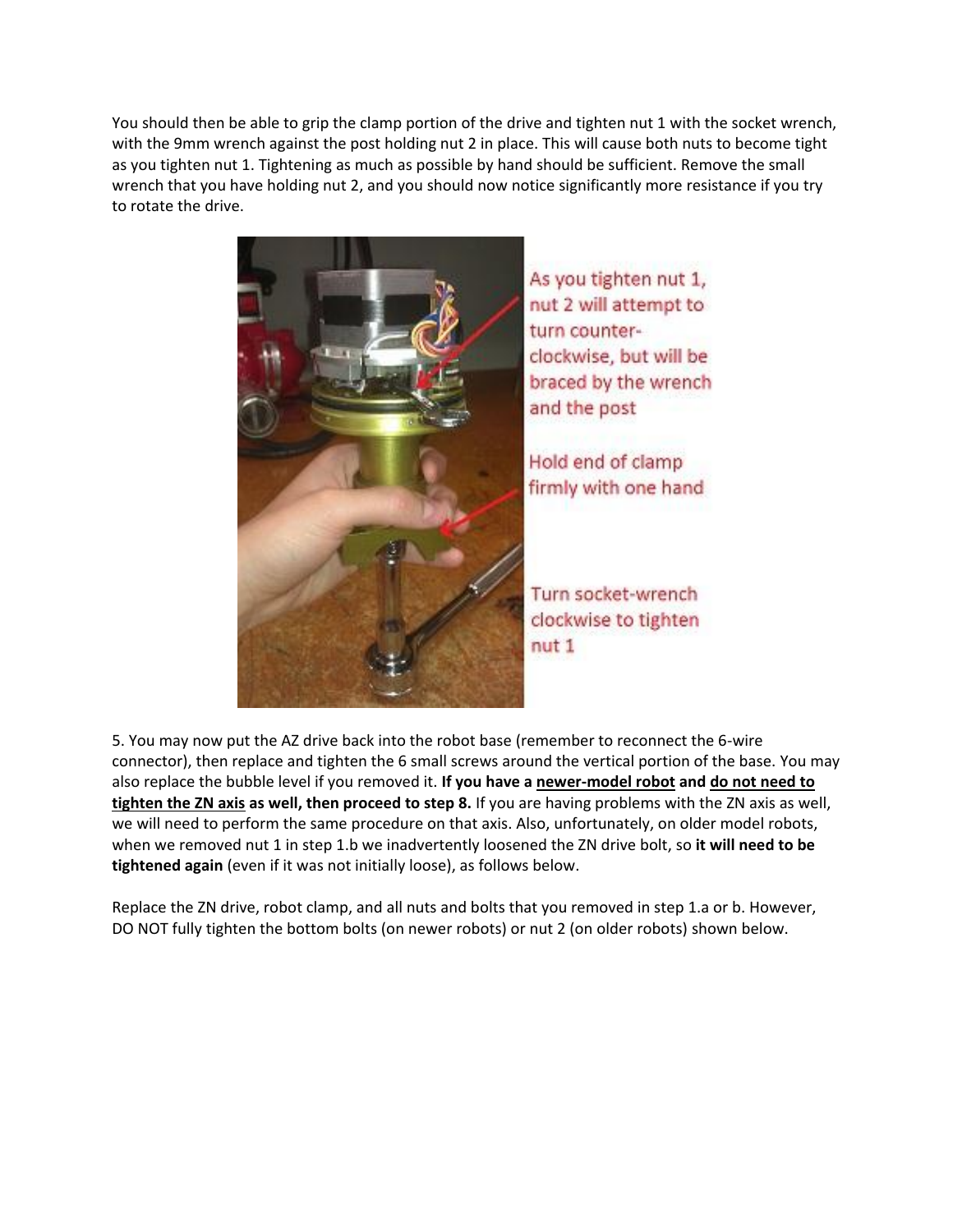

6. If you skipped here from the beginning of the guide, consult the pictures above and slightly loosen the circled nut (and the corresponding nut on the other side of the robot) OR the nut marked as 2, depending on your type of robot.

Now remove the three small screws around the ZN-axis casing (marked as A below). You also need to unscrew the plastic nut at the base of the ZN wire (marked as B below) so that the wire can move freely as you remove the casing.



7. Now remove the casing, slowly and gently, though it may take some force. We will now tighten the ZN axis bolt as follows (this is the same method we used for the AZ axis in step 4). **This should be done while the ZN axis is still mounted to the robot!** You do not need to remove it from the robot body as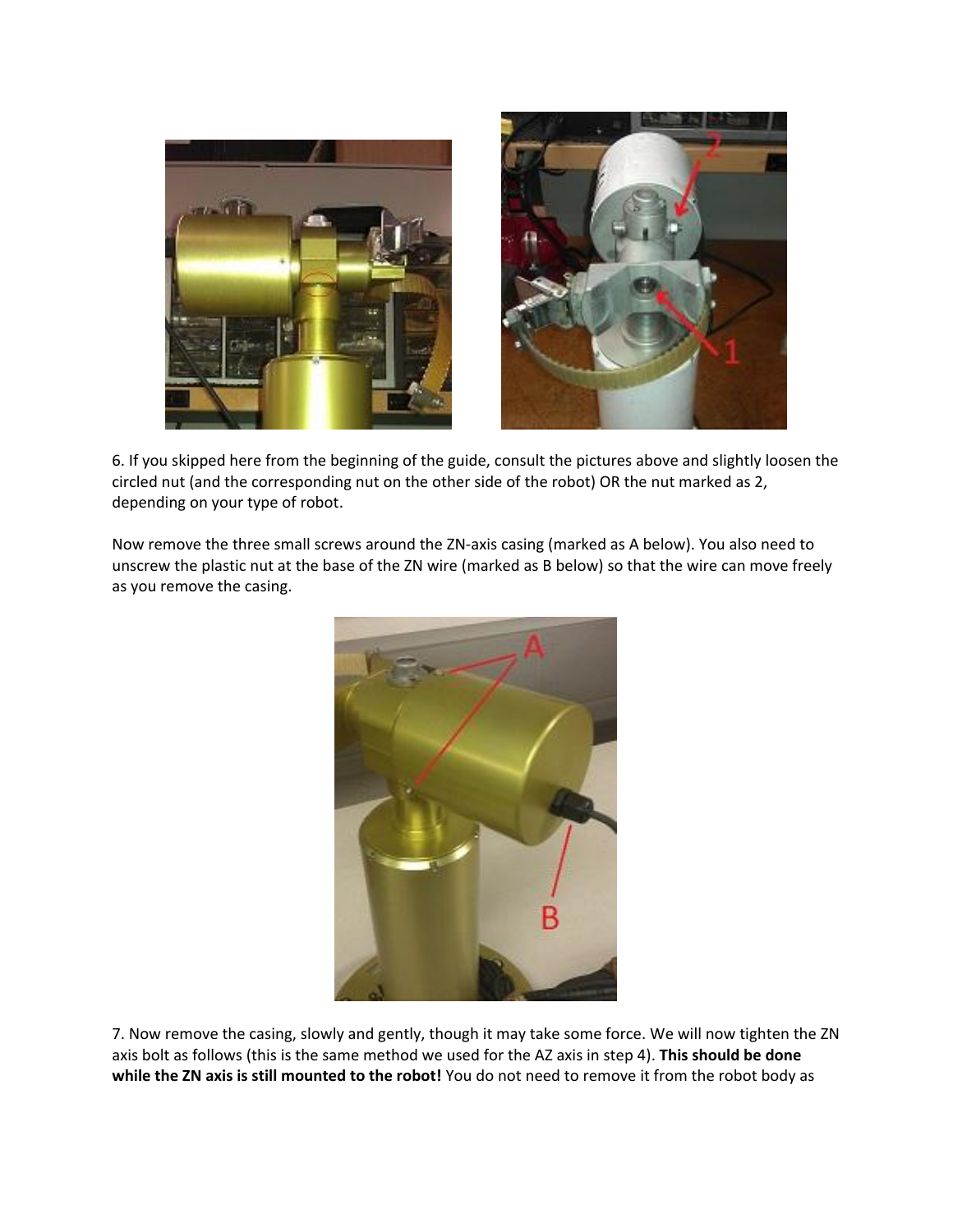you did with the AZ axis. The ZN axis bolt runs the length of the drive, and is secured on either end by the nuts shown below.



It is nut 1 that needs to be tightened. However, while doing this nut 2 must be held in place in order for nut 1 to tighten adequately. The best strategy is to use the 9mm wrench to hold nut 2 in place. There should be a gap, in most cases between the switch and one of the large posts, large enough for the wrench to pass through. Once it is gripping the nut, rotate the drive so that the wrench makes contact with that post, and then becomes wedged against it. Make sure that the wrench is wedged against this post, and not the switch or one of the gears!

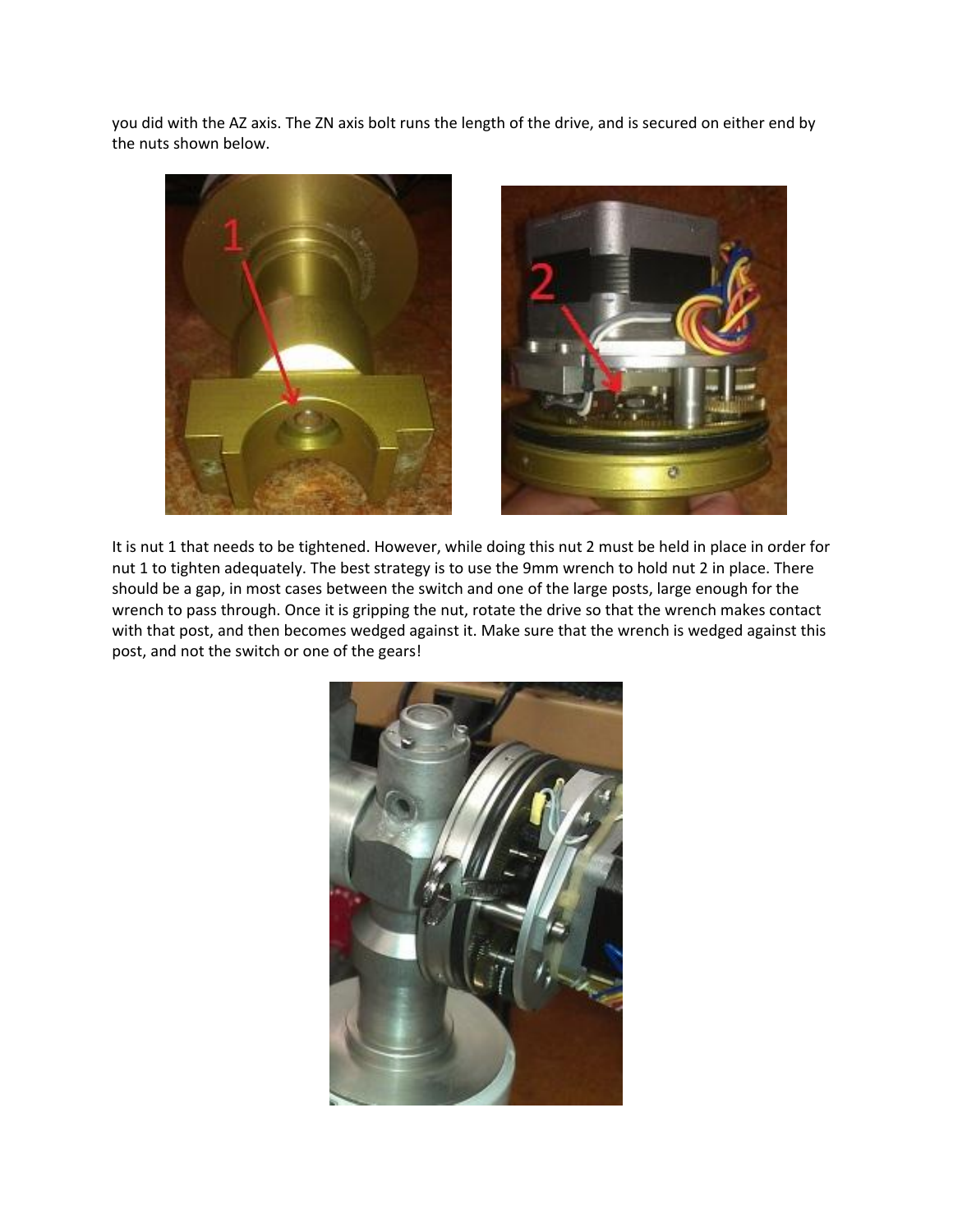You should then be able to grip the clamp portion of the drive and tighten nut 1 with the socket wrench, with the 9mm wrench against the post holding nut 2 in place. This will cause both nuts to become tight as you tighten nut 1. Tightening as much as possible by hand should be sufficient. Remove the small wrench that you have holding nut 2, and you should now notice significantly more resistance if you try to rotate the drive.



As you tighten nut 1, nut 2 will attempt to turn counterclockwise, but will be braced by the wrench and the post

Hold the end of the clamp firmly with one hand

Turn socket-wrench clockwise to tighten nut 1

8. Now that the ZN axis is also tight, you may replace the drive casing, and tighten the plastic nut around the wire. All that remains is to make sure that the robot is level. First insure that the base of the robot is level by adjusting the two set screws. Next perform a PARK scenario. Put a level on top of the sensorhead arm, and then turn the drive casing with your hand as shown below until the arm becomes level. It is essential that you adjust the level by turning the drive casing and not the clamp itself, as turning the clamp independently of the drive casing will cause the motor to move out of the 'park' position, and thus not be truly level.